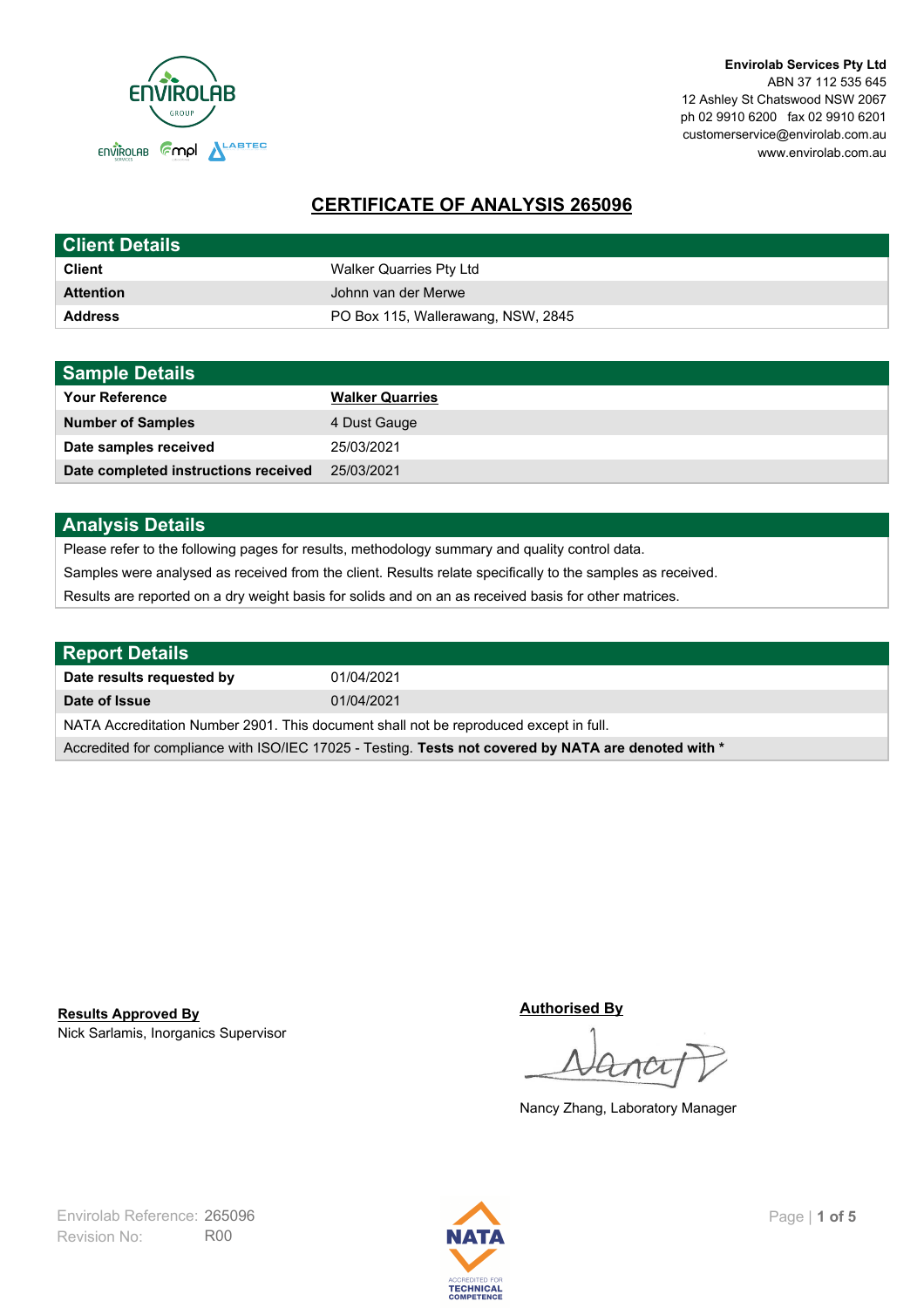| Dust Deposition AS 3580.10.1 |                          |                              |                              |                              |                            |
|------------------------------|--------------------------|------------------------------|------------------------------|------------------------------|----------------------------|
| <b>Our Reference</b>         |                          | 265096-1                     | 265096-2                     | 265096-3                     | 265096-4                   |
| <b>Your Reference</b>        | <b>UNITS</b>             | DG <sub>1</sub>              | DG <sub>2</sub>              | DG <sub>3</sub>              | DG4                        |
| Date Sampled                 |                          | $22.02.2021 -$<br>24.03.2021 | $22.02.2021 -$<br>24.03.2021 | $22.02.2021 -$<br>24.03.2021 | 22.02.2021 -<br>24.03.2021 |
| Type of sample               |                          | <b>Dust Gauge</b>            | <b>Dust Gauge</b>            | <b>Dust Gauge</b>            | Dust Gauge                 |
| Date prepared                | $\overline{\phantom{a}}$ | 29/03/2021                   | 29/03/2021                   | 29/03/2021                   | 29/03/2021                 |
| Date analysed                | $\overline{\phantom{a}}$ | 29/03/2021                   | 29/03/2021                   | 29/03/2021                   | 29/03/2021                 |
| Dust - No. of Days Collected | $\overline{\phantom{a}}$ | 31                           | 31                           | 31                           | 31                         |
| Insoluble Solids             | g/m <sup>2</sup> /month  | 0.2                          | 0.1                          | 2.4                          | 0.6                        |
| Combustible Matter           | g/m <sup>2</sup> /month  | < 0.1                        | 0.1                          | 0.4                          | 0.3                        |
| Ash                          | g/m <sup>2</sup> /month  | < 0.1                        | < 0.1                        | 2.1                          | 0.3                        |
| Soluble Matter               | g/m <sup>2</sup> /month  | 0.5                          | 0.4                          | 2.9                          | 0.8                        |
| <b>Total Solids</b>          | g/m <sup>2</sup> /month  | 0.7                          | 0.6                          | 5.4                          | 1.4                        |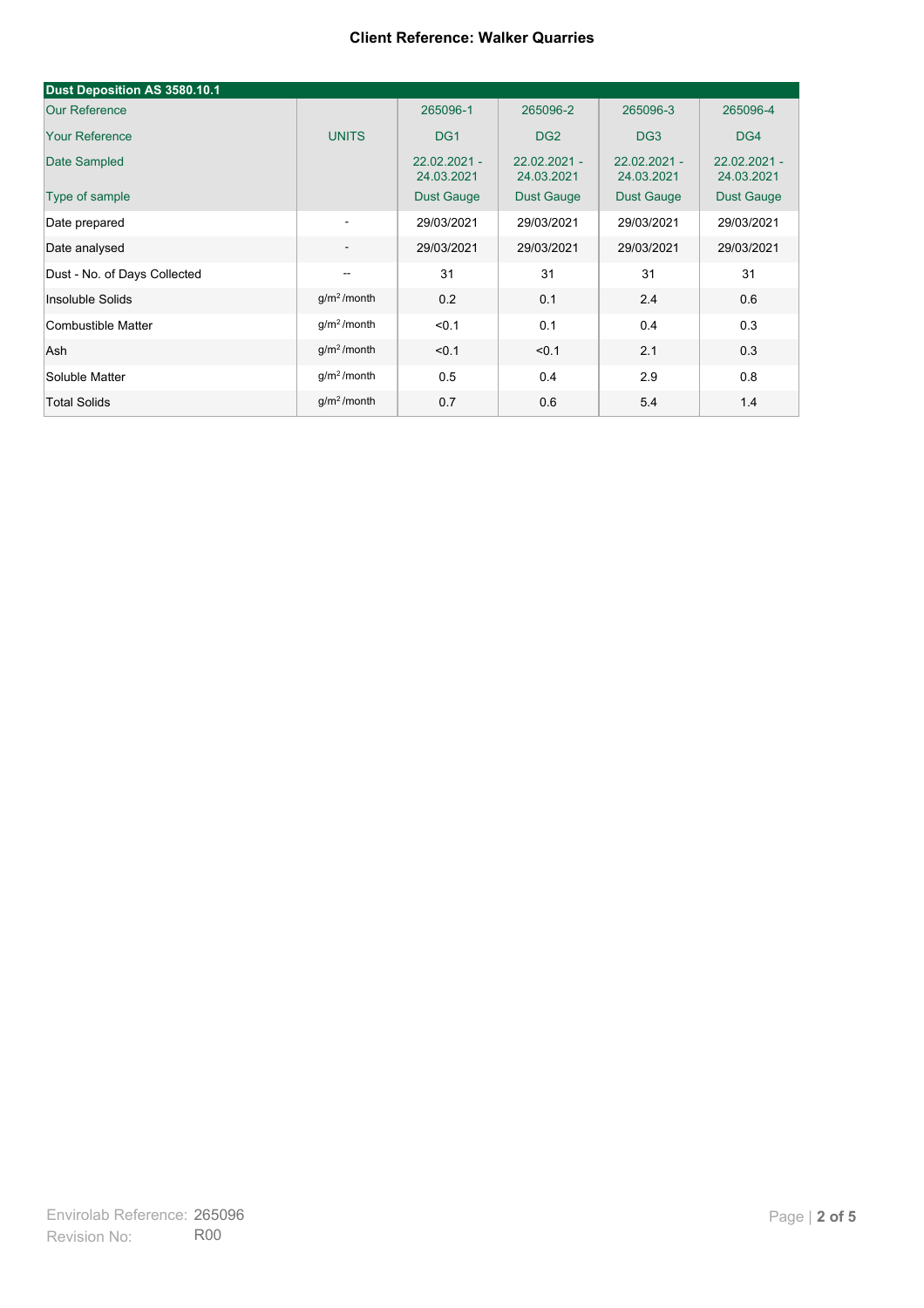| Method ID    | <b>Methodology Summary</b>                               |
|--------------|----------------------------------------------------------|
| AS 3580.10.1 | Analysis of dust gauges by AS 3580.10.1 (analysis only). |

F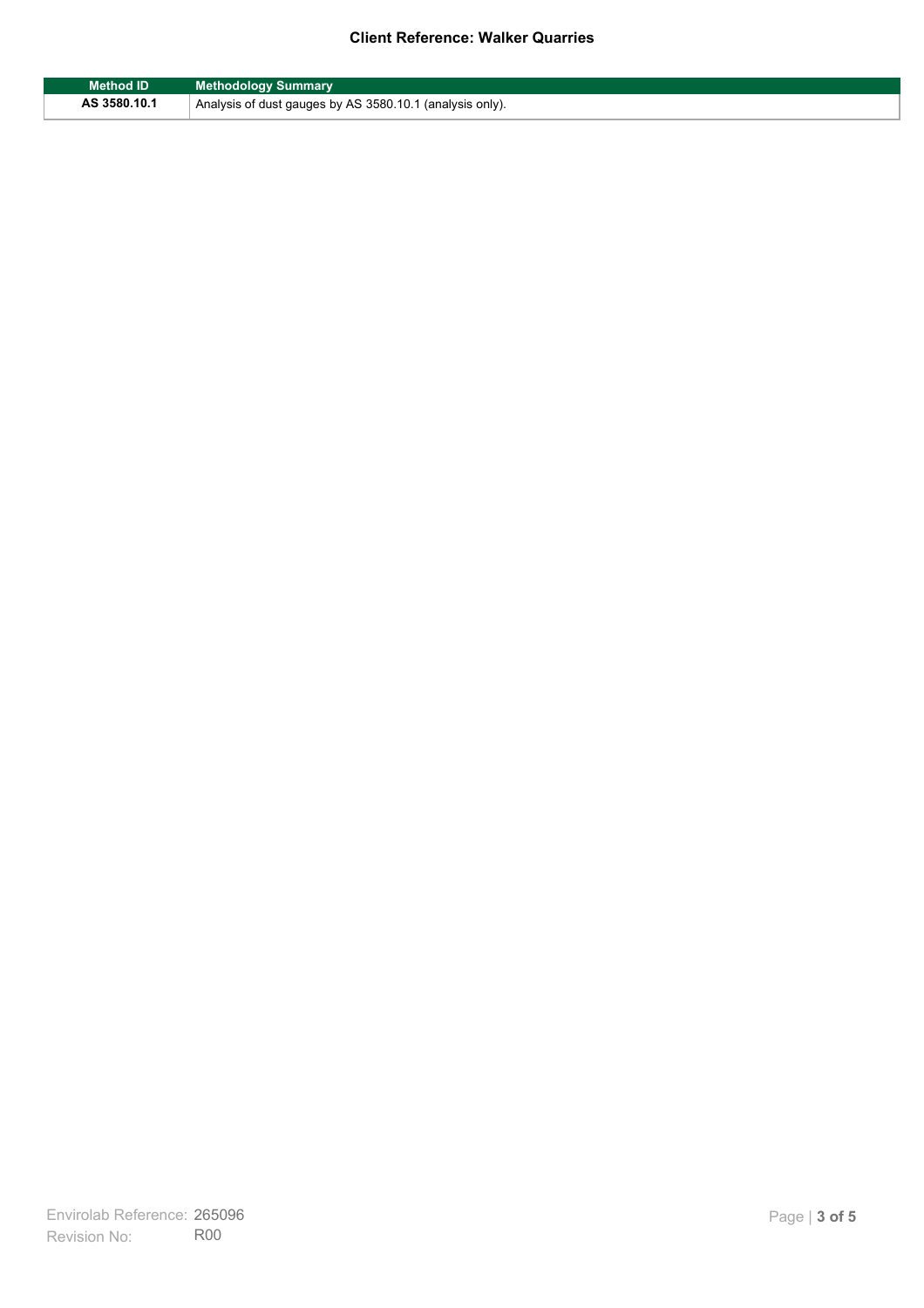| <b>Result Definitions</b> |                                           |
|---------------------------|-------------------------------------------|
| <b>NT</b>                 | Not tested                                |
| <b>NA</b>                 | Test not required                         |
| <b>INS</b>                | Insufficient sample for this test         |
| <b>PQL</b>                | <b>Practical Quantitation Limit</b>       |
| $\prec$                   | Less than                                 |
| $\geq$                    | Greater than                              |
| <b>RPD</b>                | <b>Relative Percent Difference</b>        |
| <b>LCS</b>                | Laboratory Control Sample                 |
| <b>NS</b>                 | Not specified                             |
| <b>NEPM</b>               | National Environmental Protection Measure |
| <b>NR</b>                 | Not Reported                              |